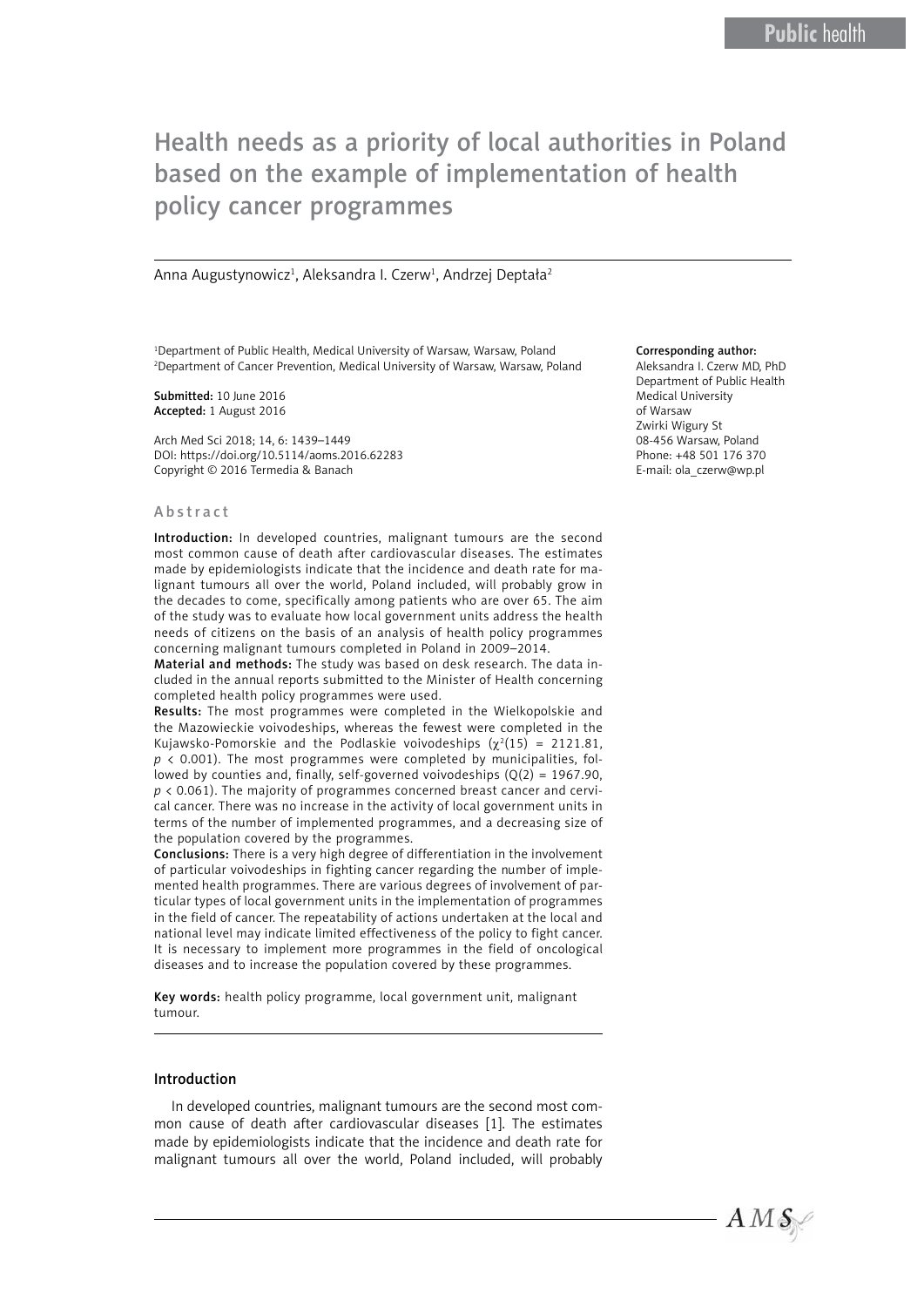grow in the decades to come, specifically among patients who are over 65 [2, 3].

The incidence of malignant tumours in Poland has more than doubled over the last three decades [1]. Since 2003, there have been 120,000 cases of malignant tumours reported every year [4]. In 2009, the National Register of Tumours received information about 138,000 new cases [5], and in 2013, the number reached 156,000 [6]. The standardised incidence rate in 2010 reached a total of 220.8/100,000 [7], while in 2013, it grew to 232.4/100,000 [6]. In 2006, the 5-year prevalence rate in Poland was estimated to be 323,000, while in 2012 it reached 364,000 [2]. Among the patients diagnosed in 2003–2005, the 5-year survival rate was 37.3% for men and 53.5% for women [1]. In 2011–2013, the number of deaths per year exceeded 94,000 [6, 8, 9].

The incidence of malignant tumours in Poland was lower than the EU average by 20% among men and 10% among women [10]. The mortality rate among patients with malignant tumours in Poland was higher than the EU average, by around 20% among men and around 10% among women [1]. The survival time among patients diagnosed with cancer in Poland was also shorter than the European average, both for men and women. The average 5-year survival rate in the European Union in 2000–2002 was 47.3% for men and 55.8% for women [10].

A document entitled "Strategy for Fighting Cancer in Poland in 2015–2024" points out the main directions of change aimed at the improvement of population incidence and mortality ratios associated with cancer in Poland and the quality of life of patients with cancer [11]. The White Book report, drawn up under the auspices of the Polish Association of Oncologists, presents key actions that should be taken in oncology care in Poland [12]. The documents stress that initiatives at a national and regional level, as well as involvement of a wide range of entities, including the Ministry of Health, the National Health Fund, local government units, non-governmental organisations and scientific societies, are required. At the national level, there was the National Programme for Fighting Cancer implemented in 2005–2015 [13]. The programme is continued as the National Programme for Fighting Cancer in 2016–2024 [2]. An example of regional initiatives is the health policy programmes implemented by local government units.

In light of the above data, an assessment of the implementation of health policy programmes, aimed at preventing and diagnosing malignant tumours in the Polish population, is well founded.

The aim of the study was to evaluate how local government units address the health needs of citizens on the basis of an analysis of health policy programmes concerning malignant tumours completed in Poland in 2009–-2014.

## Material and methods

The study was based on desk research. The data included in the annual reports submitted by voivodes to the Minister of Health concerning health policy programmes implemented by local government units were used. The analysis covered all health policy programmes that concerned malignant tumours completed in 2009–2014 – in all, 3,850 programmes.

The analysis covered programmes whose name, objective or description of tasks indicated that they concern a malignant tumour. The programmes were classified into one of the following four group types: preventive programmes, diagnostic programmes, therapeutic programmes or preventive, diagnostic and therapeutic programmes. The programmes were classified into particular groups on the basis of the objective specified by a given local government unit, the type of programme and the description of actions taken under the programme.

The analysis of the number of completed programmes, depending on the voivodeship and year, was based on a  $\chi^2$  test for one sample. The test allowed for verification whether particular voivodeships implemented the same number of programmes and whether the same number of programmes was completed in the following years.

The analysis of the number of completed programmes, depending on the local government unit, type of the programme and the group of people to whom the programme was addressed, in control of the voivodeship and the year to which the data referred, was conducted on the basis of Cochran's *Q* test. The said analysis verified the differences between local government units and various programmes conducted in specific voivodeships in particular years.

The differences in terms of the costs of implemented health policy programmes, depending on the type of programme and local government unit that ran the programme, were analysed by means of a two-way analysis of variance. A one-way analysis of variance was applied for an evaluation of differences in the average values of expenditure on the programmes in voivodeships in particular years.

The size of the population covered by a given programme, depending on the year of implementation, the entity running the programme, the type of programme and the overall cost, was analysed on the basis of regression analysis. When analysing the relations that applied to the entity running a programme, municipality was used as a reference (the most common executor of programmes concerning malignant tumours). When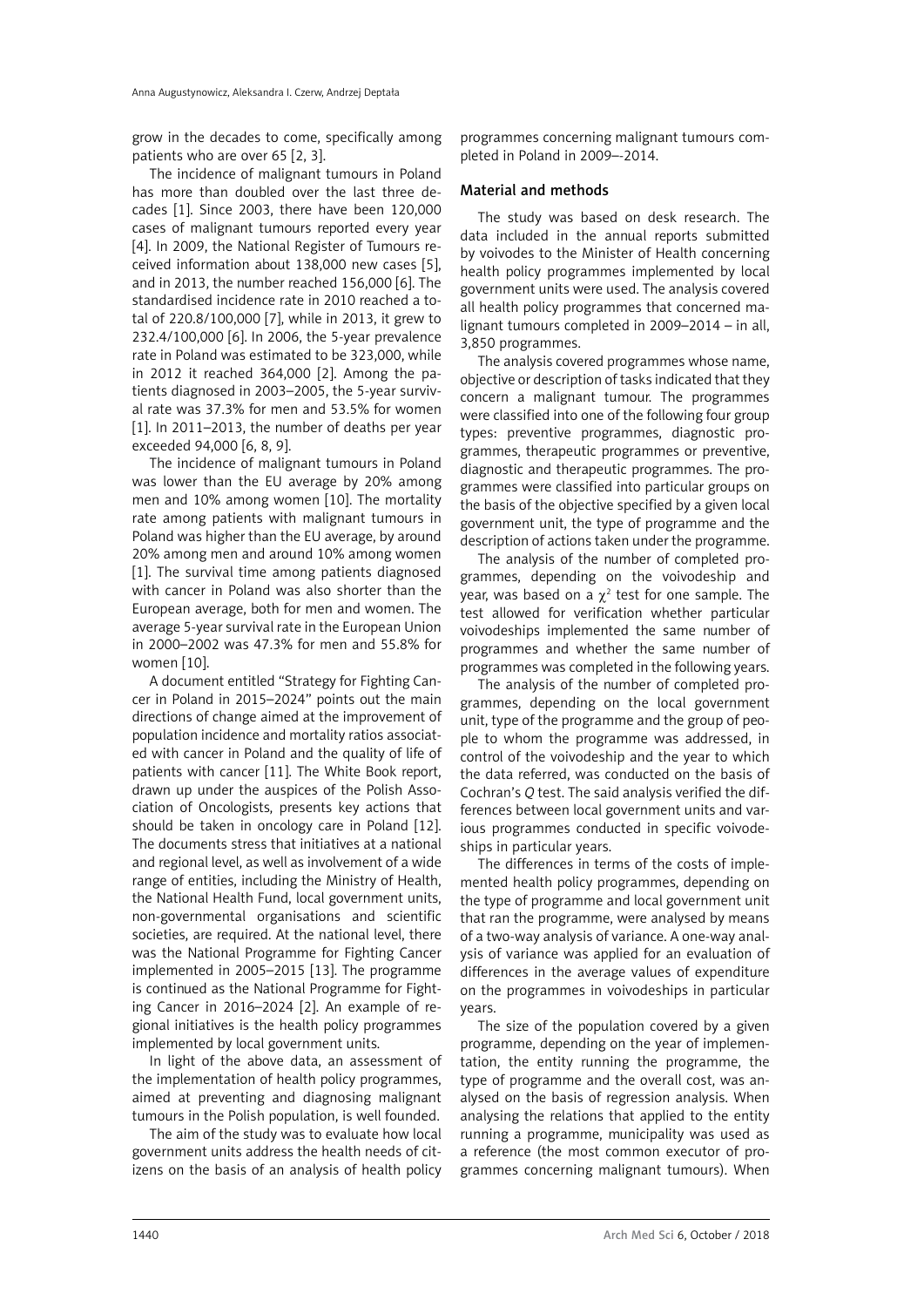

Figure 1. Frequency distribution – the number of programmes implemented in particular voivodeships in 2009–2014

analysing the relations that applied to the type of programme, diagnostic programmes were used as a reference (the most common programmes concerning malignant tumours).

### Results

Based on the  $\chi^2$  test for one sample it was found that there were statistically significant differences concerning the number of programmes implemented in particular voivodeships,  $\chi^2(15)$  = 2121.81, *p* < 0.001.

The most programmes were implemented in Wielkopolskie and Mazowieckie voivodeships, while the fewest were implemented in Kujawsko-Pomorskie and Podlaskie voivodeships (Figure 1). On the basis of the  $\gamma^2$  test for one sample it was found that there were statistically significant differences in the number of programmes held in particular years,  $\chi^2(5) = 17.21, p < 0.01.$ 

The most cancer programmes were implemented in 2010, the fewest the year before (Figure 2). The analysis also covered the number of health programmes implemented in particular voivodeships according to the original location of the tumour (Table I).

The most frequent health policy programmes implemented by local government units were programmes for breast cancer and cervical cancer. The most programmes aimed at breast cancer were implemented in Wielkopolskie and Mazowieckie voivodeships, while the fewest were implemented in Kujawsko-Pomorskie and Podlaskie voivodeships. On the basis of Cochran's Q test it was found that there was a statistically significant difference in the number of programmes implemented by particular local government units,  $Q(2) = 1967.90, p \le 0.001.$ 

The most programmes were implemented by municipalities and towns, fewer programmes were run by counties and county towns, while the fewest programmes were held by voivodeships (Figure 3).

There was a statistically significant increase in the number of programmes implemented by municipalities in the successive years. At the same time there was a decrease in the number of programmes implemented by counties. No statistically significant difference was found in the number of programmes implemented by self-governed voivodeships (Table II).

The analysis also covered the diversity of programmes in terms of the type – preventive programmes, diagnostic programmes, therapeutic programmes or preventive, diagnostic and therapeutic programmes (Figure 4). On the basis of Cochran's Q test it was found that there are statistically significant differences in the number of programmes implemented by particular local government units, Q(3) = 5207.62, *p* < 0.001.

Diagnostic programmes were the most popular, followed by preventive programmes, therapeutic programmes and finally preventive, diagnostic and therapeutic programmes.

It was found that there was a statistically significant increase in the number of preventive programmes implemented in the successive years. The number of diagnostic programmes held in



Figure 2. Frequency distribution – the number of programmes implemented in 2009–2014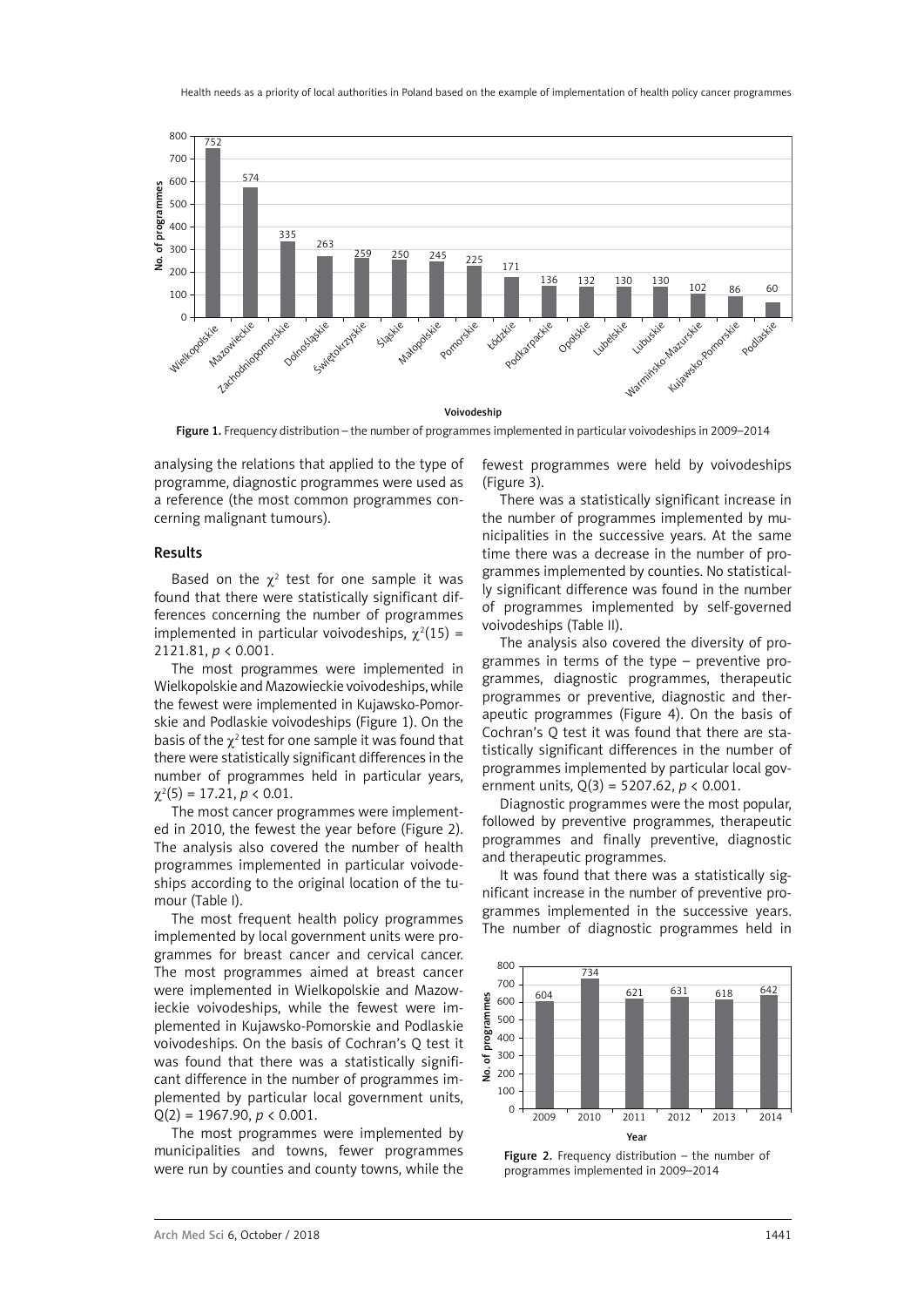| Table I. Frequency distribution – programmes implemented in particular years according to the original location |  |  |  |  |
|-----------------------------------------------------------------------------------------------------------------|--|--|--|--|
| of the tumour                                                                                                   |  |  |  |  |

| Voivodeship         |                               |                |               | Type of malignant tumour |                |                |                |
|---------------------|-------------------------------|----------------|---------------|--------------------------|----------------|----------------|----------------|
|                     | Trachea,<br>bronchi.<br>lungs | Large<br>bowel | <b>Breast</b> | Cervix                   | Prostate       | Ovary          | Melanoma       |
| Dolnośląskie        | $\overline{4}$                | 11             | 118           | 114                      | 19             | 5              | $\overline{2}$ |
| Kujawsko-Pomorskie  | $\overline{4}$                | 8              | 27            | 38                       | 11             | $\mathbf 0$    | 6              |
| Lubelskie           | 5                             | 6              | 72            | 44                       | $\overline{4}$ | $\mathbf 0$    | $\mathbf{1}$   |
| Łódzkie             | 5                             | 12             | 85            | 59                       | 13             | 1              | $\mathbf{1}$   |
| Małopolskie         | 12                            | 20             | 95            | 85                       | 30             | 5              | 6              |
| Mazowieckie         | 26                            | 41             | 282           | 188                      | 27             | 5              | 19             |
| Opolskie            | 9                             | 13             | 41            | 56                       | 12             | $\mathbf 0$    | $\overline{3}$ |
| Podkarpackie        | 9                             | 16             | 65            | 44                       | 5              | $\mathbf 0$    | $\mathbf{1}$   |
| Podlaskie           | $\mathbf 0$                   | 3              | 29            | 28                       | $\Omega$       | $\Omega$       | $\mathbf{1}$   |
| Pomorskie           | 18                            | 17             | 86            | 75                       | 28             | $\mathbf{1}$   | $\overline{2}$ |
| Śląskie             | 18                            | 27             | 97            | 67                       | 31             | 5              | 12             |
| Świętokrzyskie      | 9                             | 22             | 107           | 107                      | 8              | 3              | 8              |
| Warmińsko-Mazurskie | $\overline{2}$                | 14             | 39            | 39                       | 6              | $\mathbf 0$    | $\mathbf{1}$   |
| Wielkopolskie       | 25                            | 49             | 403           | 232                      | 53             | 5              | 6              |
| Zachodniopomorskie  | 10                            | 24             | 167           | 108                      | 20             | $\mathbf 0$    | $\overline{4}$ |
| Lubuskie            | $\overline{3}$                | 5              | 48            | 64                       | $\overline{7}$ | $\overline{2}$ | $\overline{2}$ |
| Total               | 159                           | 288            | 1761          | 1348                     | 274            | 32             | 75             |







2010–2012 was higher than in 2009. In 2013– 2014 the number of diagnostic programmes reached the level reported in 2009 (Table III). The relations between the type of programme (preventive programme, diagnostic programme, therapeutic programme, preventive, diagnostic and therapeutic programme) and the local government unit (municipality, county, voivodeship) were analysed (Table IV).

It was found that the most preventive and diagnostic programmes are held by municipalities, while counties implement fewer programmes, followed by voivodeships. The most therapeutic programmes are held by municipalities and counties, while the fewest programmes are im-

Table II. Frequency distribution – programmes implemented in particular years by particular local government units with  $\chi^2$  test values for one sample

| Local government unit     |      |      | Year |      | Test |      |            |    |         |
|---------------------------|------|------|------|------|------|------|------------|----|---------|
|                           | 2009 | 2010 | 2011 | 2012 | 2013 | 2014 | $\gamma^2$ | df | P-value |
| Municipality              | 314  | 414  | 378  | 445  | 420  | 429  | 28.33***   | 5  | 0.001   |
| County                    | 260  | 298  | 213  | 168  | 177  | 182  | $63.09***$ | 5  | 0.001   |
| Self-governed voivodeship | 30   | 24   | 30   | 18   | 20   | 31   | 6.25       | 5  | 0.282   |

 $\chi^2$  – test statistic, df – number of degrees of freedom, p – statistical significance, \*\*\*p < 0.01.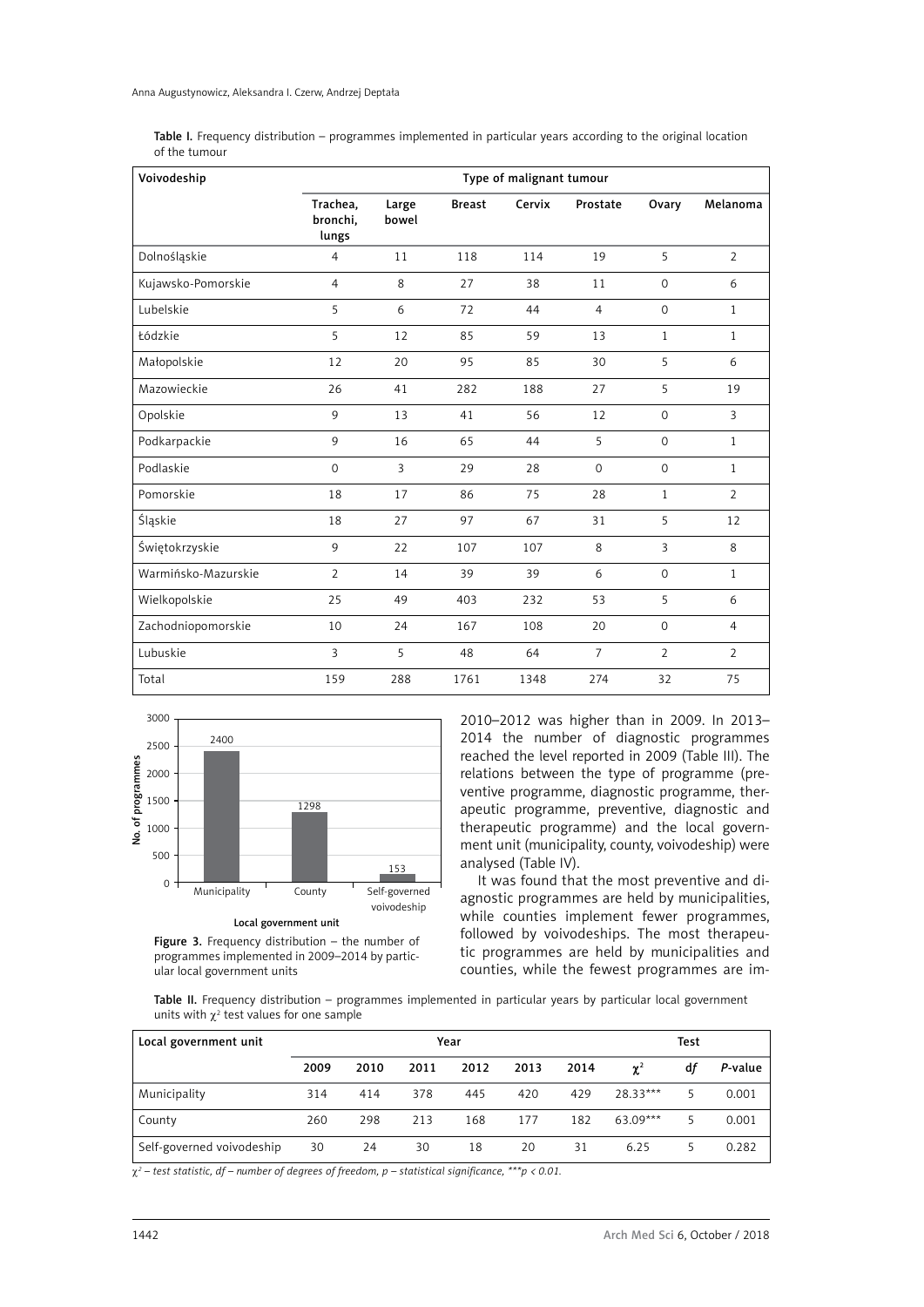



Table III. Frequency distribution – preventive programmes, diagnostic programmes and therapeutic programmes, and preventive, diagnostic and therapeutic programmes implemented in the successive years by particular local government units, along with  $\chi^2$  test values for one sample

| Programme type                            |      | Year |      |      |      |      |           | Test |         |  |
|-------------------------------------------|------|------|------|------|------|------|-----------|------|---------|--|
|                                           | 2009 | 2010 | 2011 | 2012 | 2013 | 2014 | $\chi^2$  | df   | P-value |  |
| Preventive                                | 157  | 163  | 137  | 132  | 164  | 183  | $11.41*$  | 5    | 0.044   |  |
| Diagnostic                                | 438  | 548  | 458  | 475  | 441  | 435  | $19.83**$ | 5    | 0.001   |  |
| Therapeutic                               | 8    | 20   | 20   | 22   | 12   | 23   | 10.49     | 5    | 0.063   |  |
| Preventive, diagnostic<br>and therapeutic |      |      |      |      |      |      | 1.00      | 5    | 0.963   |  |

 $\chi^2$  – test statistic, df – number of degrees of freedom, p – statistical significance, \*p < 0.05, \*\*p < 0.01.

Table IV. The number of preventive programmes, diagnostic programmes, therapeutic programmes, and preventive, diagnostic and therapeutic programmes implemented by municipalities, counties and voivodeships in 2009–2014

| Programme type                         |              | Local government unit |             | Test       |               |         |
|----------------------------------------|--------------|-----------------------|-------------|------------|---------------|---------|
|                                        | Municipality | County                | Voivodeship | Q          | df            | P-value |
| Preventive                             | 535          | 375                   | 26          | 434.74***  | $\mathcal{P}$ | < 0.001 |
| Diagnostic                             | 1814         | 870                   | 112         | 1560.82*** | $\mathcal{P}$ | < 0.001 |
| Therapeutic                            | 48           | 45                    | 12          | $22.80***$ |               | & 0.001 |
| Preventive, diagnostic and therapeutic | 3            | 4                     |             | 0.67       |               | 0.717   |

*Q – Cochran's Q test value, df – number of degrees of freedom, p – statistical significance, \*\*\*p < 0.001.*

plemented by voivodeships. The analysis also covered the number of preventive and diagnostic programmes implemented in particular voivodeships (Table V).

The most preventive programmes were implemented in Mazowieckie and Wielkopolskie voivodeships, the fewest in Świętokrzyskie and Podlaskie voivodeships. The most diagnostic programmes were implemented in Wielkopolskie and Mazowieckie voivodeships, the fewest in Kujawsko-Pomorskie, Warmińsko-Mazurskie and Podlaskie voivodeships.

The analysis also covered the diversity of programmes in terms of the population covered by a given programme. The number of programmes dedicated to children and teenagers or adults was determined, as well as the number of programmes targeting women and men (Figure 5). Based on Cochran's Q test it was found that there are sig-

nificant differences between the numbers of programmes dedicated to adults, children, men and women, Q(3) = 4355.15, *p* < 0.001.

The most programmes were addressed to women, fewer programmes were dedicated to adults, and programmes addressed to children and men were the least common.

The analysis also covered the total expenditure on the preventive programmes, diagnostic programmes, therapeutic programmes and preventive, diagnostic and therapeutic programmes in municipalities, counties and voivodeships (Table VI).

A statistically significant interaction effect was found,  $F(6.2002) = 2.83$ ,  $p \lt 0.01$ ,  $\eta^2 = 0.01$ . The costs of particular types of programmes were determined by the local government unit that implemented the programme. Municipalities and counties spent the most on preventive programmes,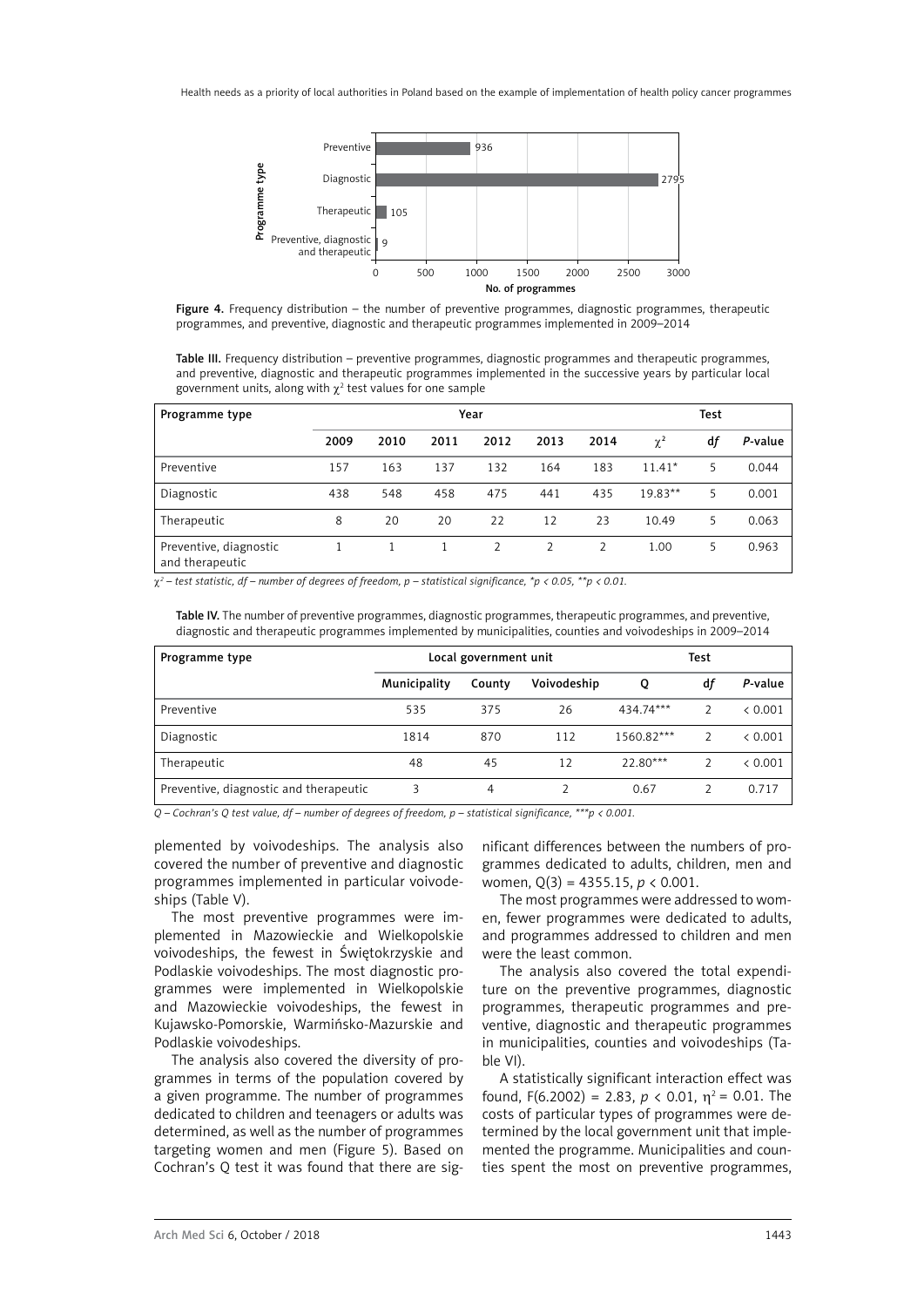Table V. The number of preventive and therapeutic programmes implemented in 2009–2014 according to voivodeships

| Voivodeship         | No. of<br>preventive<br>programmes | No. of<br>diagnostic<br>programmes |
|---------------------|------------------------------------|------------------------------------|
| Dolnośląskie        | 89                                 | 166                                |
| Kujawsko-Pomorskie  | 35                                 | 50                                 |
| Lubelskie           | 37                                 | 92                                 |
| Łódzkie             | 46                                 | 123                                |
| Małopolskie         | 57                                 | 176                                |
| Mazowieckie         | 152                                | 414                                |
| Opolskie            | 64                                 | 67                                 |
| Podkarpackie        | 31                                 | 103                                |
| Podlaskie           | 30                                 | 22                                 |
| Pomorskie           | 54                                 | 167                                |
| Śląskie             | 57                                 | 172                                |
| Świętokrzyskie      | 24                                 | 232                                |
| Warmińsko-Mazurskie | 41                                 | 50                                 |
| Wielkopolskie       | 94                                 | 638                                |
| Zachodniopomorskie  | 61                                 | 259                                |
| Lubuskie            | 64                                 | 64                                 |
| Total               | 936                                | 2795                               |



Figure 5. Frequency distribution - the number of programmes dedicated to adults, children, women and men implemented in 2009–2014

while voivodeships spent the most on diagnostic programmes.

The size of the population covered by a given programme depending on the year of implementation, implementing entity, type of programme and overall cost was analysed on the basis of regression analysis. The size of the population covered by a given programme was analysed as a variable in a regression analysis. The adopted predictors included the year of implementation, the implementing entity, the type of programme and total cost of the programme. A statistically significant model was obtained,  $F(6.1908) =$ 16.69, *p* < 0.001. Table VII presents the regression coefficients along with statistical significance.

Statistically significant relations were found between the size of the population covered by

Table VI. Average overall costs (in PLN) of preventive programmes, diagnostic programmes, therapeutic programmes and preventive, diagnostic and therapeutic programmes implemented in municipalities, counties and voivodeships in 2009–2014

| Programme type                         | Local government unit |          |             |  |  |  |
|----------------------------------------|-----------------------|----------|-------------|--|--|--|
|                                        | Municipality          | County   | Voivodeship |  |  |  |
| Preventive                             | 41880.00              | 91496.66 | 53301.48    |  |  |  |
| Diagnostic                             | 18662.71              | 39395.87 | 240251.88   |  |  |  |
| Therapeutic                            | 20153.61              | 70272.21 | 22863.27    |  |  |  |
| Preventive, diagnostic and therapeutic | 26798.33              | 9758.00  | 44647.50    |  |  |  |

Table VII. Regression coefficients and statistical significance

| <b>Predictors</b>      | β       |           | P-value |
|------------------------|---------|-----------|---------|
| Year of implementation | $-0.06$ | $-2.66**$ | 0.008   |
| County executor        | 0.01    | 0.56      | 0.575   |
| Voivodeship executor   | 0.21    | $9.09***$ | < 0.001 |
| Preventive programme   | 0.07    | $3.03**$  | 0.002   |
| Therapeutic programme  | 0.05    | $2.22*$   | 0.026   |
| Total cost             | $-0.03$ | $-1.18$   | 0.237   |

b *– standardised value of regression coefficient, t – statistical significance test value, p – statistical significance, \*p < 0.05, \*\*p < 0.01, \*\*\*p < 0.001.*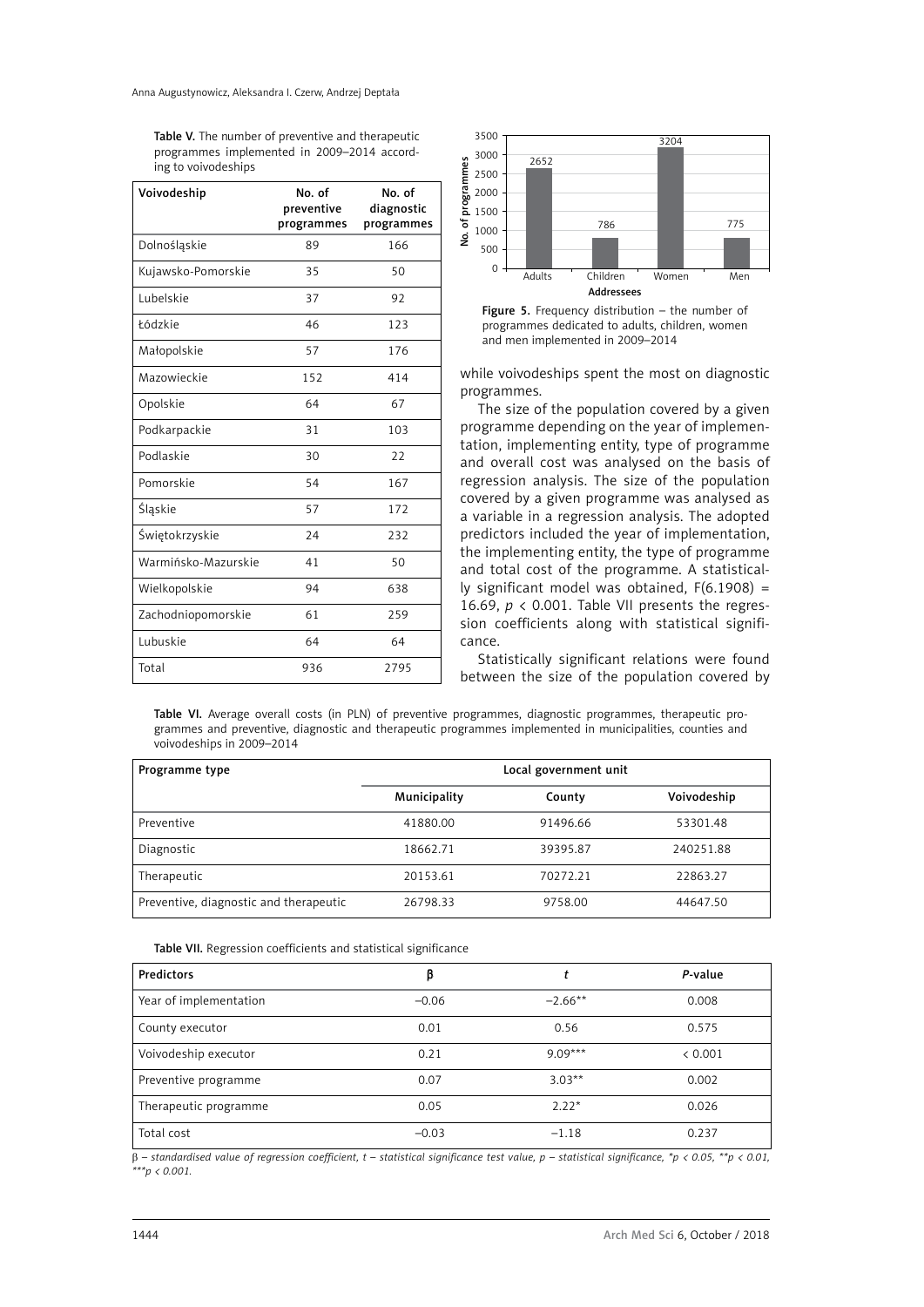a programme and the year of implementation, the involvement of the voivodeship as the executor, and the preventive or therapeutic nature of a programme. No statistically significant relations were found between the size of the population covered by the programme and the involvement of a county as the executor, or the overall cost of the programme. The later the year of implementation of a programme, the smaller was the size of the population that the programme covered. Voivodeship programmes reached larger populations compared to municipalities. Preventive and therapeutic programmes covered a larger number of people than diagnostic programmes.

The analysis also covered the effects of the programmes on the incidence and mortality due to malignant tumours (Tables VIII–X).

A statistically significant positive correlation was found between the standardized mortality ratio among women and the number of diagnostic programmes (Table XI).

A statistically significant positive correlation was found between standardized incidence ratio

Table VIII. The number of programmes implemented in 2009 and 2013

| Year | Programme type                | M     | SD.   | Min. | Max. |
|------|-------------------------------|-------|-------|------|------|
| 2009 | No. of preventive programmes  | 9.56  | 6.53  |      | 21   |
|      | No. of diagnostic programmes  | 27.38 | 21.46 |      | 81   |
|      | No. of therapeutic programmes | 0.44  | 1.03  | 0    | 4    |
| 2013 | No. of preventive programmes  | 10.25 | 7.96  |      | 33   |
|      | No. of diagnostic programmes  | 27.56 | 28.38 |      | 119  |
|      | No. of therapeutic programmes | 0.75  | 1.06  | 0    | ς    |

*M – mean value, SD – standard deviation, min. – minimum value, max. – maximum value.*

Table IX. Standardized mortality ratios and standardized incidence ratios in 2009 and 2013

| Year | Ratio                              | м      | SD    | Min.   | Max.   |
|------|------------------------------------|--------|-------|--------|--------|
| 2009 | Standardized incidence ratio men   | 255.11 | 30.35 | 202.50 | 314.30 |
|      | Standardized incidence ratio women | 204.89 | 17.60 | 176.20 | 232.80 |
|      | Standardized mortality ratio men   | 186.90 | 12.65 | 169.30 | 213.50 |
|      | Standardized mortality ratio women | 100.40 | 11.67 | 83.70  | 122.60 |
| 2013 | Standardized incidence ratio men   | 266.77 | 27.81 | 205.10 | 309.90 |
|      | Standardized incidence ratio women | 217.04 | 21.45 | 180.60 | 266.10 |
|      | Standardized mortality ratio men   | 168.37 | 12.08 | 143.80 | 194.30 |
|      | Standardized mortality ratio women | 95.96  | 8.88  | 77.90  | 106.60 |

*M – mean value, SD – standard deviation, min. – minimum value, max. – maximum value.*

Table X. Spearman's  $\rho$  correlation coefficients between the number of preventive, diagnostic and therapeutic programmes implemented in voivodeships and the standardized incidence coefficients among women and men in 2009

| Ratio                              |                  |            | No. of programmes |             |
|------------------------------------|------------------|------------|-------------------|-------------|
|                                    |                  | Preventive | Diagnostic        | Therapeutic |
| Standardized incidence ratio men   | ρ                | $-0.303$   | 0.158             | $-0.138$    |
|                                    | $\boldsymbol{p}$ | 0.127      | 0.280             | 0.305       |
| Standardized incidence ratio women | $\rho$           | $-0.066$   | 0.282             | $-0.153$    |
|                                    | p                | 0.404      | 0.145             | 0.286       |
| Standardized mortality ratio men   | ρ                | $-0.053$   | $-0.012$          | $-0.054$    |
|                                    | $\boldsymbol{p}$ | 0.422      | 0.483             | 0.421       |
| Standardized mortality ratio women | $\rho$           | 0.095      | $0.443*$          | 0.186       |
|                                    | p                | 0.364      | 0.043             | 0.245       |

r *– Spearman's* r *correlation coefficient, p – one-way statistical significance, \*p < 0.05, SIR – standardized incidence ratio, SMR – standardized mortality ratio.*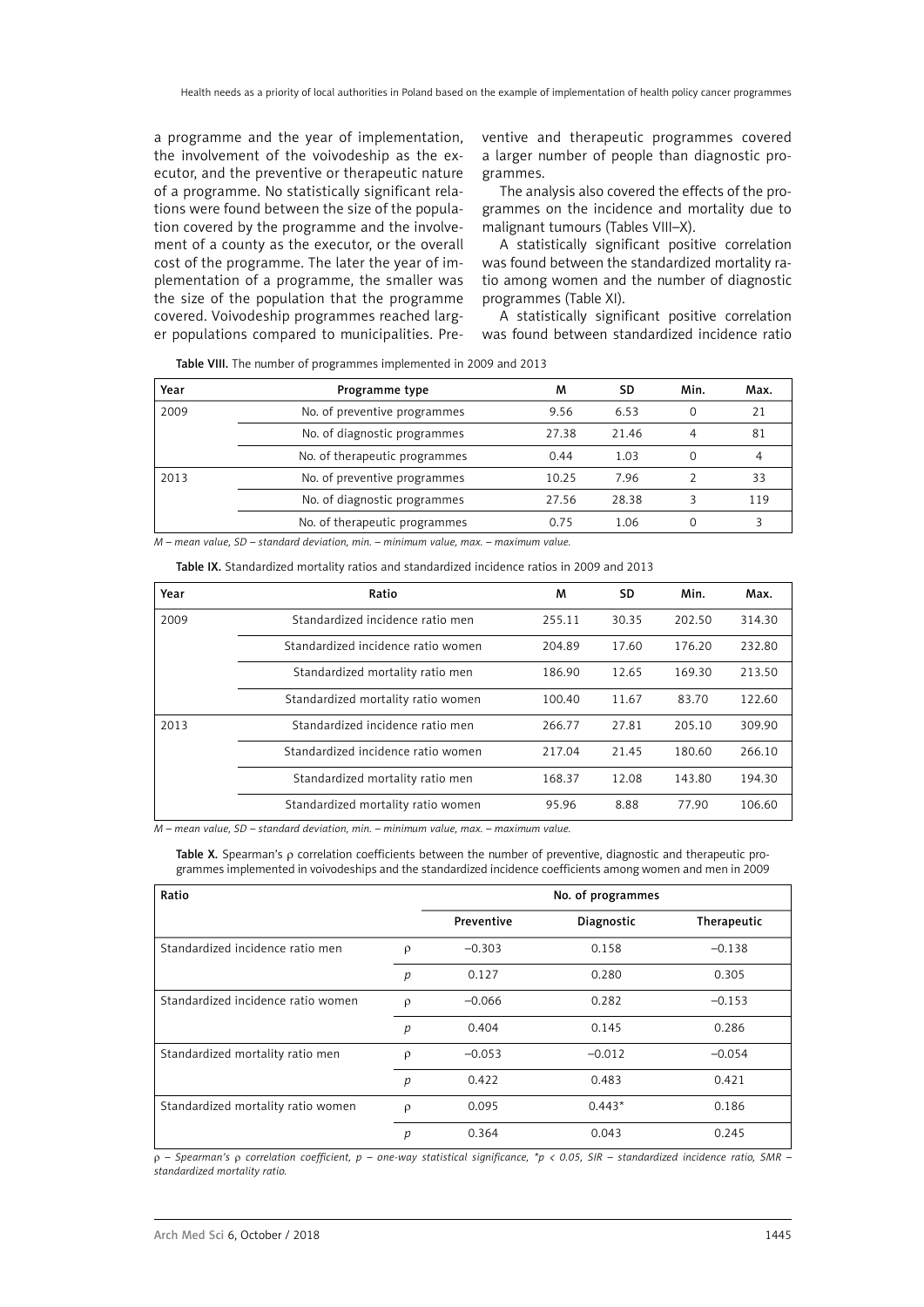Table XI. Spearman's  $\rho$  correlation coefficients between the number of preventive, diagnostic and therapeutic programmes implemented in voivodeships and the standardized incidence coefficients among women and men in 2013

| Ratio      |   |            | No. of programmes |                        |
|------------|---|------------|-------------------|------------------------|
|            |   | Preventive |                   | Diagnostic Therapeutic |
| <b>SIR</b> | ρ | $-0.368$   | $-0.065$          | $-0.276$               |
| men        | р | 0.080      | 0.406             | 0.151                  |
| <b>SIR</b> | ρ | $-0.055$   | $0.428*$          | 0.155                  |
| women      | р | 0.419      | 0.049             | 0.283                  |
| <b>SMR</b> | ρ | 0.035      | $-0.009$          | 0.145                  |
| men        | р | 0.449      | 0.487             | 0.296                  |
| <b>SMR</b> | D | 0.154      | 0.277             | 0.268                  |
| women      | р | 0.285      | 0.149             | 0.158                  |

r *– Spearman's* r *correlation coefficient, p – one-way statistical significance, \*p < 0.05, SIR – standardized incidence ratio, SMR – standardized mortality ratio.*

among women and the number of diagnostic programmes.

#### Discussion

In 2009-2014, local government units completed in all 3,850 cancer programmes. Since 2011, the number of cancer programmes held by local governments has remained at a steady level. In the context of the significance of the health issue concerned, some doubts are raised by the lack of increased activity of local government units in terms of the number of implemented programmes, and the size of population covered by a given programme that is decreasing year by year.

The most programmes, including preventive programmes, were implemented by municipalities. However, each year, oncological programmes of the health policy were implemented by fewer than 18% of municipalities in Poland. Significantly greater involvement in the implementation of programmes of the health policy is observed among counties. In 2010, more than 78% of counties implemented oncological programmes of the health policy. In the studied period, the fewest (i.e. more than 44%) counties implemented the programmes in 2012. The largest amount of funds for the implementation of preventive programmes was spent by counties and the smallest was spent by municipalities. Counties, allocating most of the funds for preventive programmes, undertook the implementation of public tasks, determined by the provisions of law, which include the promotion and protection of health [14]. In the context of the potential effects of preventive programmes on the improvement of population incidence and

mortality ratios associated with cancer [15–17], one must view the statistically significant increase in the number of preventive programmes in the following years as positive.

In 2009–2014, local government units implemented nearly three times more programmes of a diagnostic nature than of a preventive nature. In all, the amount of funds allocated for diagnostic and therapeutic programmes was twice as high (411,599.55 PLN) as the amount spent on preventive programmes (186,678.14). The amount is not objectionable, as a wide range of actions might be financed under a given health programme [18, 19]. However, it might be symptomatic of deficits in the Polish healthcare system, which consist in imposing the obligation of financing certain health services on health policy programmes of a diagnostic and a therapeutic nature.

The most preventive programmes were implemented in Mazowieckie and Wielkopolskie voivodeships, the fewest in Świętokrzyskie and Podlaskie voivodeships. The most diagnostic programmes were completed in Wielkopolskie and Mazowieckie voivodeships, the fewest in Kujawsko-Pomorskie, Warmińsko-Mazurskie and Podlaskie voivodeships. In 2009 the highest values of standardised mortality ratios among men with malignant tumours were identified in Kujawsko-Pomorskie (213.5/100,000), Warmińsko-Mazurskie (200.3/100,000) and Lubuskie (197.2/100,000) voivodeships. The lowest ratios were identified in Podkarpackie (169.3/100,000), Mazowieckie and Małopolskie (over 170/100,000) voivodeships. The standardized mortality ratios among women were found to be the highest in Kujawsko-Pomorskie (122.6/100,000), Pomorskie and Wielkopolskie (over 110/100,000) voivodeships. The lowest ratios were identified in Lubelskie (83.7/100,000), Podkarpackie (84.9/100,000) and Podlaskie (85.1/100,000) voivodeships. Assuming that the reduction of mortality among cancer patients requires implementation of initiatives in the area of health promotion and prevention as well as diagnosis and treatment of cancer [20], it should be stated that in Wielkopolskie Voivodeship, the health needs of the residents were assessed most accurately. A similar conclusion applies to local government units in Zachodniopomorskie Voivodeship, where the standardized mortality ratio in 2009 among men (191.6/100,000) and women (106.9/100,000) was relatively high. In Kujawsko-Pomorskie and Warmińsko-Mazurskie voivodeships the number of completed programmes was insignificant despite the high standardized mortality ratios among women and men. In these voivodeships the health needs of citizens have not been properly addressed.

The number of health policy programmes aimed at diagnosis was analysed in terms of the increase in the detection rate of malignant tumours.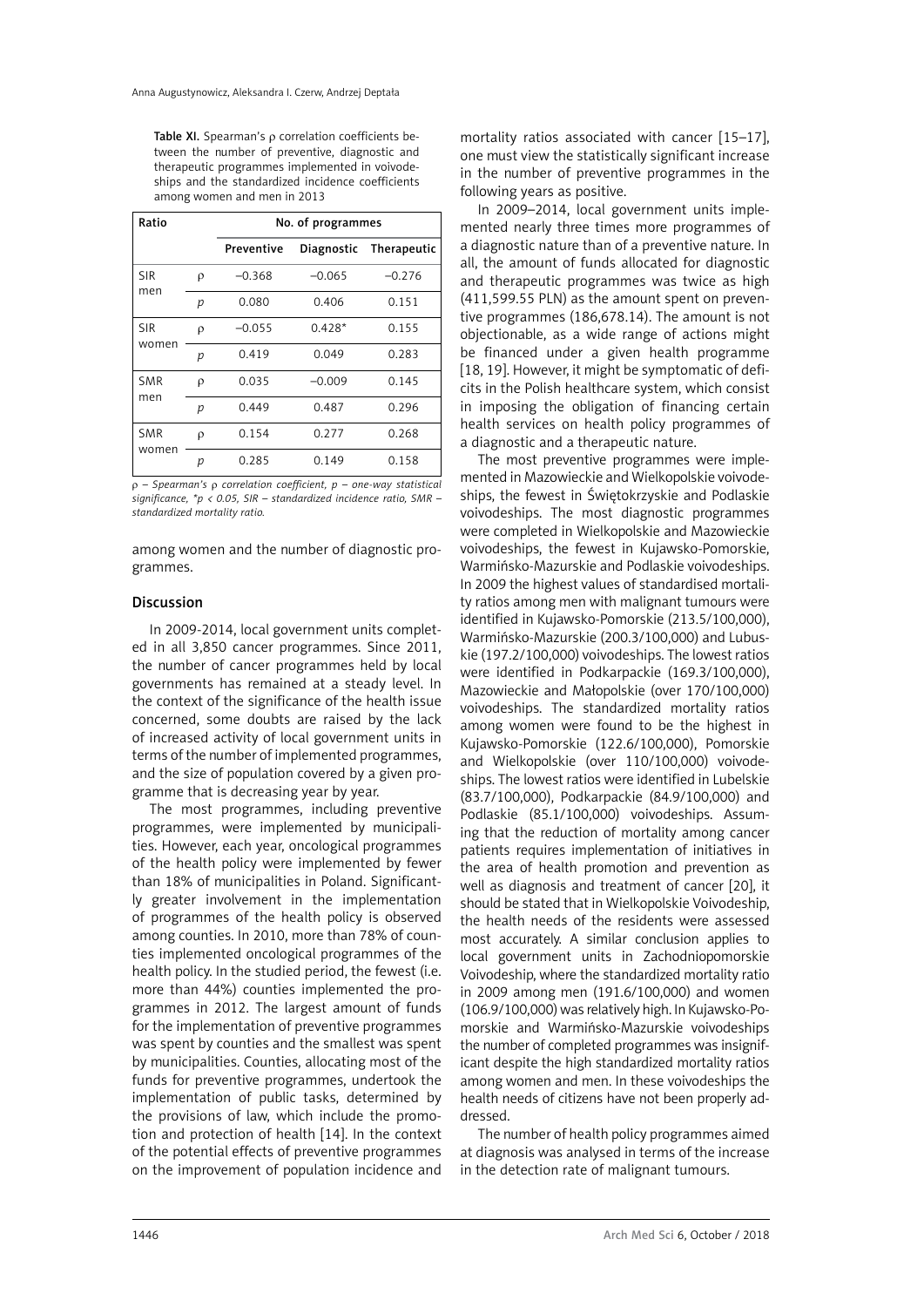In 2009, the largest number of patients diagnosed with malignant tumours came from the Pomorskie and the Dolnośląskie voivodeships (over 400 cases per 100,000), followed by patients from Łódzkie and Świętokrzyskie (over 380/100,000), and those from Wielkopolskie, Kujawsko-Pomorskie and Śląskie (over 370/100,000). The lowest incidence of malignant tumours was identified among the inhabitants of the Podlaskie and the Zachodniopomorskie voivodeships – fewer than 300/100,000 [21]. In terms of the detection of malignant tumours, the situation was similar in 2010 [22] and in 2012 [4]. Despite the high detection rate of malignant tumours, the most frequent programmes implemented by local government units in Wielkopolskie Voivodeship in 2009-2014 were diagnostic programmes (638). The case was similar for Świętokrzyskie and Pomorskie voivodeships, which completed a relatively large number of diagnostic programmes (232 and 167 respectively). The activity of the local government units of Mazowieckie and Zachodniopomorskie also deserves a positive evaluation. In Zachodniopomorskie Voivodeship the number of newly detected tumours grew quickly in 2012 (increase of 20% compared to the previous year) [4]. One should expect that in the years to come, due to the implementation of diagnostic programmes, the detection rate recorded for the voivodeships should grow. Podlaskie Voivodeship ranks among the voivodeships with the lowest detection of malignant tumours. Therefore, the insufficient activity of local government units in this voivodeship in terms of implementation of diagnostic programmes must be viewed in a negative light. The voivodeship completed the smallest number of diagnostic programmes in 2009–2014.

The activity of local government units in terms of implementation of health policy programmes concerning the most common types of tumours in the Polish population has also been analysed. The most registered cases of malignant tumours in 2009 in women concerned patients with breast cancer (22.8%), colorectal cancer (10.0%), lung cancer (8.5%), cancer of the corpus uteri (7.3%), ovarian cancer (5.0%) and cervical cancer (4.5%) [5]. A similar situation in the case of women was observed in 2013 [6]. For men, the most frequently diagnosed malignant tumours in 2009 were lung cancer (21.4%), prostate cancer (13.3%), colorectal cancer (12.1%), bladder cancer (6.8%) and stomach cancer (5.0%) [5]. Also, in 2013, these cancers were most frequently registered in men [6]. Local government units implemented health policy programmes that concerned the most common malignant tumours in the Polish population. As part of the National Programme for Fighting Cancer, there are programmes such as: "Population programme of prevention and early diagnosis of cervical cancer", "Population programme of early diagnosis of breast cancer" and "Programme of screening tests for early diagnosis of colorectal cancer". The programmes concerning breast cancer implemented by local government units accounted for 46% of the overall number of programmes, cervical cancer programmes accounted for 35% and colorectal cancer programmes accounted for 7.48% of the overall number. In all, over 88% of programmes implemented by local government units concerned malignant tumours covered by initiatives under the National Programme for Fighting Cancer. Programmes implemented by local government units constituted a repetition of the actions undertaken at a national level.

The assessment also covered the number of cancer programmes dedicated to adults, also in terms of the number of programmes dedicated to women and men, children and teenagers. In 2010 again, starting from 2007, the incidence of cancer among women was greater than among men [7]. In a population of young adults (20–44), the incidence ratios for women are almost twice as high as the ratios measured for men (87/100,000 vs. 49/100,000), and the difference has been increasing since the early 1980s. The increase in the incidence of the disease in men and women, observed since the early 1990s in the eldest age group (above 65 years old), temporarily decreased in the last decade of the  $20<sup>th</sup>$  century for men, while it continues to grow in women [6]. Malignant tumours are the main cause of premature death in people aged below 65. The tendency is clear especially in the population of women. For several years now, cancer in patients aged below 65 has been the most frequent cause of death; it accounts for 33% of deaths in the population of young women and 49% of deaths in the population of middle-aged women [6]. In 2009–2014, local government units addressed most of their cancer programmes to women (486). In light of the above data, it seems intentional and well-founded.

The fewest cancer programmes were addressed to children (84), and in light of the data on cancer in children and teenagers, it seems justified. Cancers in children and teenagers (0–19) are a relatively rare cause of death (in 2009, 5.2% of deaths among boys, and 5.5% of deaths among girls [5]; in 2013, 6.0% of deaths among boys and 7.6% of deaths among girls [6]). The number of deaths due to cancer has been decreasing for around 40 years, with a steady increase in the incidence of the disease, which demonstrates the progress made in the area of childhood cancer treatment.

In European Union member states, it is believed that the efficiency of treatment for malignant tumours is an important indicator of progress made by civilisation. Provisions on fighting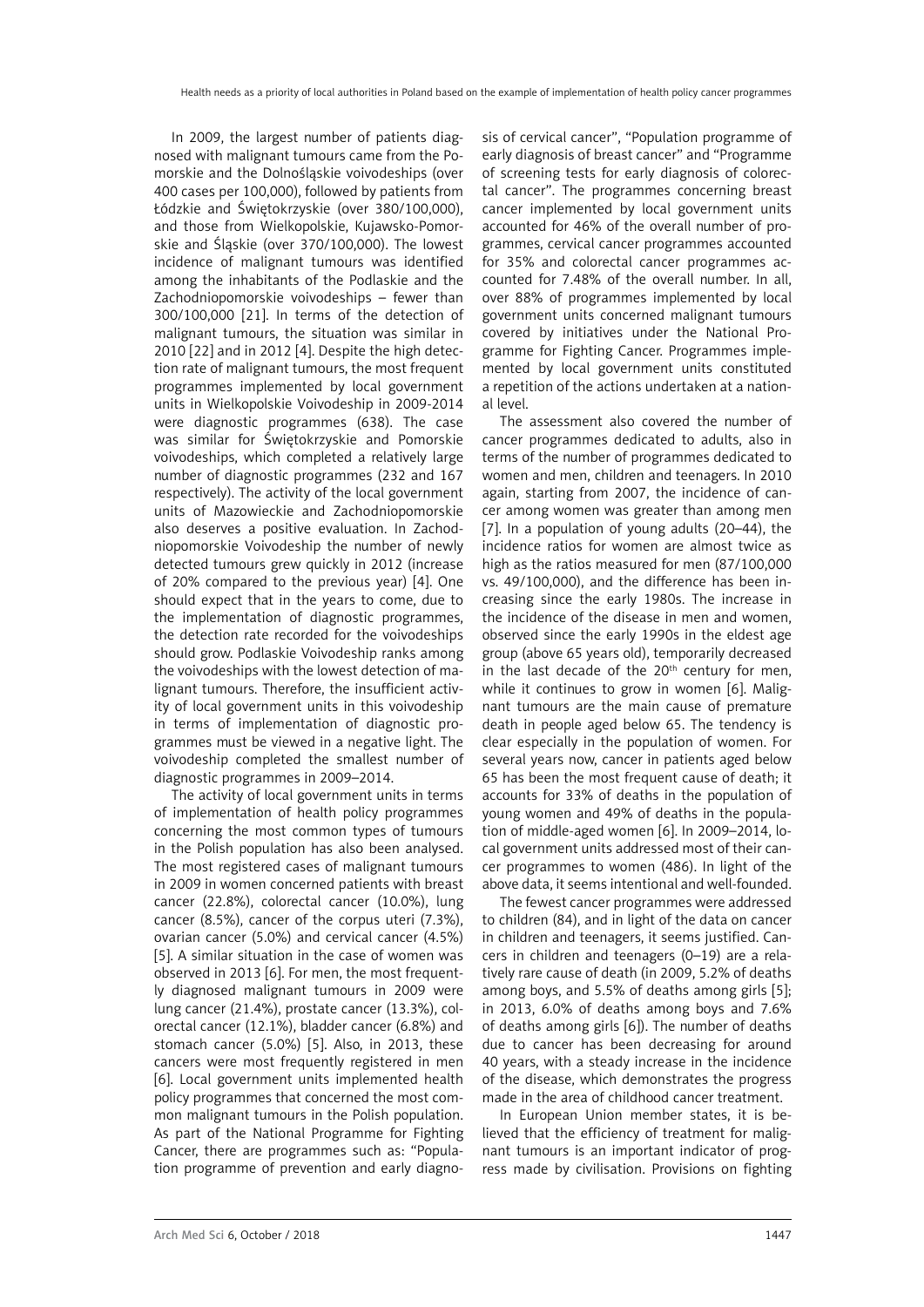cancer have been included in the Maastricht Treaty, and funds for implementation of the Europe Against Cancer programme are allocated from the budget of member states. In 1986, a group of EU experts drew up the European Code Against Cancer, whose final version was accepted at the end of 1994. The main objectives of actions held in EU member states are primary prevention, preventive mass tests, specifically screening tests, access to early diagnosis methods, dissemination of evidence-based treatment methods and access to palliative and end-of-life care [20]. The accomplishment of these objectives requires cooperation of international organisations, central and local authorities, non-governmental organisations, foundations, and scientific societies [23]. The results of programmes implemented in EU member states point to the special role of screening tests in the improvement of detection rates and the decrease in the number of deaths due to malignant tumours [24–27]. The above approach is also confirmed by Polish data [28]. One of the significant elements of therapy management is the adaptation of healthcare institutions to treatment of specific types of tumours [29]. Care coordination is an organisational element which is supposed to improve the efficiency and effectiveness of cancer care [30]. The relationship between the efficiency of cancer treatment and the consequences and time of the implementation of national programmes for early diagnosis of cancer is stressed [31–33]. It is equally essential to monitor the quality and correct the practices and tests aimed at the factors that determine the success of treatment [34].

In conclusion, a very high degree of differentiation of involvement of particular voivodeships in fighting cancer regarding the number of implemented health programmes was observed. Various degrees of involvement of particular types of local government units in the implementation of health programmes in the field of cancer were observed. Taking into account the standardised coefficient of mortality in Kujawsko-Pomorskie Voivodeship and Warmińsko-Mazurskie Voivodeship, collectivity and incoherence of actions, which do not take into consideration the actual health needs in the field of cancer, are noticed. The repeatability of actions undertaken at a local and a national level in the field of the most frequent malignancies occurring in Poland may indicate limited effectiveness of the policy of combating cancer. Due to an increasing number of diseases and high mortality resulting from malignancies in Poland, it is necessary to implement more programmes within the health policy and increase the population covered by the programmes. Actions undertaken by local governments should take into account the region-

al specificity of the health situation regarding malignancies and be consistent with the guidelines arising from documents determining the national policy for fighting malignancies.

# Conflict of interest

The authors declare no conflict of interest.

References

- 1. Krajowy Rejestr Nowotworów, http://onkologia.org.pl/, access 12 March 2016.
- 2. Uchwała Rady Ministrów Nr 208 z 3 listopada 2015 r. w sprawie ustanowienia programu wieloletniego na lata 2016–2024 pod nazwą "Narodowy Program Zwalczania Chorób Nowotworowych", M.P. z 2015, poz. 1165 [Polish].
- 3. World Cancer Report 2008, http://www.iarc.fr/en/publications/pdfs-online/wcr/2008/wcr\_2008.pdf, [Polish] access 12 March 2016.
- 4. Zdrowie i ochrona zdrowia w 2014 r., Główny Urząd Statystyczny, Warszawa 2015, http://stat.gov.pl/obszarytematyczne/zdrowie/zdrowie/zdrowie-i-ochrona-zdrowia-w-2014-r-,1,5.html [Polish], access 12 March 2016.
- 5. Didkowska J, Wojciechowska U, Zatoński W. Nowotwory złośliwe w Polsce w 2009 roku. Warszawa 2011, http://onkologia.org.pl/wp-content/uploads/Nowotwory\_2009.pdf [Polish], access 12 March 2016.
- 6. Didkowska J, Wojciechowska U. Nowotwory złośliwe w Polsce w 2013 roku. Warsaw 2015, http://onkologia. org.pl/wp-content/uploads/BIUL2013.pdf [Polish], access 12 March 2016.
- 7. Didkowska J, Wojciechowska U, Zatoński W. Nowotwory złośliwe w Polsce w 2010 roku. Warsaw 2012, http://onkologia.org.pl/wp-content/uploads/Nowotwory\_2010.pdf [Polish], access 12 March 2016.
- 8. Didkowska J, Wojciechowska U, Zatoński W. Nowotwory złośliwe w Polsce w 2011 roku, Warszawa 2013, http:// onkologia.org.pl/wp-content/uploads/COI\_Nowotwory2013\_web.pdf [Polish], access 12 March 2016.
- 9. Didkowska J, Wojciechowska U, Zatoński W. Nowotwory złośliwe w Polsce w 2012 roku, Warsaw 2014, http:// onkologia.org.pl/wp-content/uploads/Biul2012net.pdf [Polish], access 12 March 2016.
- 10. Bielska-Lasota M, Car J, Rzepczak-Zacharek E. Obciążenie nowotworami złośliwymi w Polsce na tle krajów Unii Europejskiej. In: Sytuacja zdrowotna ludności Polski i jej uwarunkowania. Wojtyniak B, Goryński P, Moskalewicz B (eds) [Polish]. Narodowy Instytut Zdrowia Publicznego – Państwowy Zakład Higieny, Warszawa 2012; 153-69.
- 11. Strategia Walki z Rakiem w Polsce 2015-2024. [http://](http://walkazrakiem.pl/sites/default/files/library/files/strategia_walki_z_rakiem_w_polsce_2015_2024.pdf) [walkazrakiem.pl/sites/default/files/library/files/strate](http://walkazrakiem.pl/sites/default/files/library/files/strategia_walki_z_rakiem_w_polsce_2015_2024.pdf)[gia\\_walki\\_z\\_rakiem\\_w\\_polsce\\_2015\\_2024.pdf](http://walkazrakiem.pl/sites/default/files/library/files/strategia_walki_z_rakiem_w_polsce_2015_2024.pdf) [Polish], access 12 March 2016.
- 12. Biała Księga. Zwalczanie raka jelita grubego i raka piersi w Polsce na tle wybranych krajów europejskich. Analiza zasobów systemu opieki onkologicznej i czynników warunkujących sukces [Polish]. Ośrodek Analiz Uniwersyteckich, Warsaw, Krakow 2011.
- 13. Ustawa z 1 lipca 2005 r. o ustanowieniu programu wieloletniego "Narodowy program zwalczania chorób nowotworowych" (Dz.U. Nr 143, poz. 1200 z późn. zm.) [Polish].
- 14. Ustawa z 5 czerwca 1998 r. o samorządzie powiatowym (Dz.U. z 2015 r., poz. 1445 z późn. zm.) [Polish].